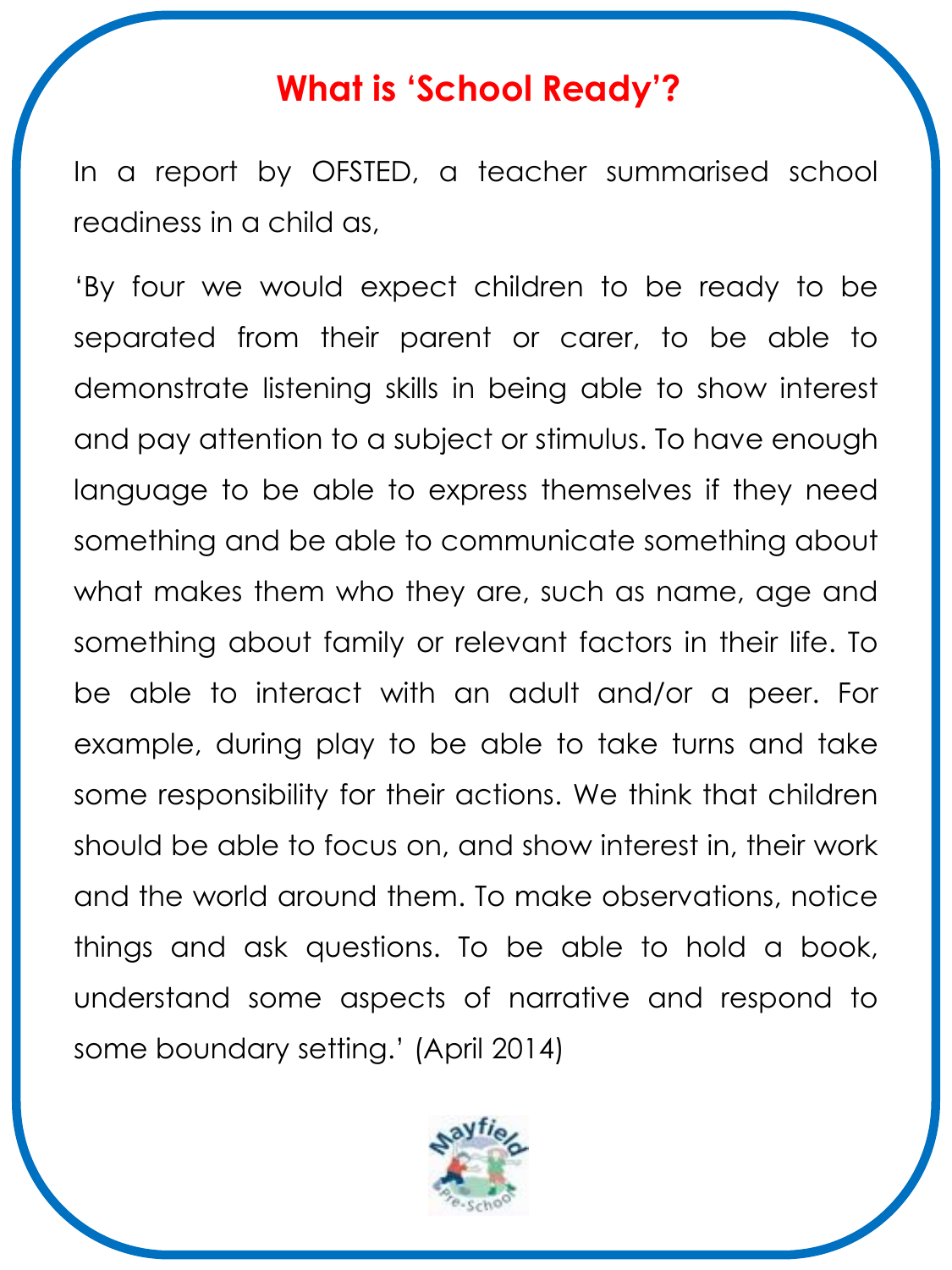# **Helping Your Child Be 'School Ready'**

School readiness is about being socially and emotionally prepared, as well as having personal care, language and motor skills. So while being able to read and count is a bonus, it is not a necessity for starting school.

You can help your child prepare for school in the following ways:

- Encourage them to sit and listen/join in with stories and rhymes, talking about what they see in the pictures, who they like and what might happen next
- Encourage your child to dress themselves, put shoes on and manage own hygiene (wiping own nose, washing hands when dirty, managing the toilet independently)
- Help them to play, share, take turns and adapt to doing things in a variety of ways
- Help them to develop the fine motor muscles that will help them to draw, write and use scissors – this can be helped by using pegs, playing with play dough, colouring and so on
- Talking to them about the school they will be going to, sound happy for them, talk about uniform, friends they will make, their teacher, classroom and what to expect. Most schools hold an opening time for children to visit – ensure your child attends this.

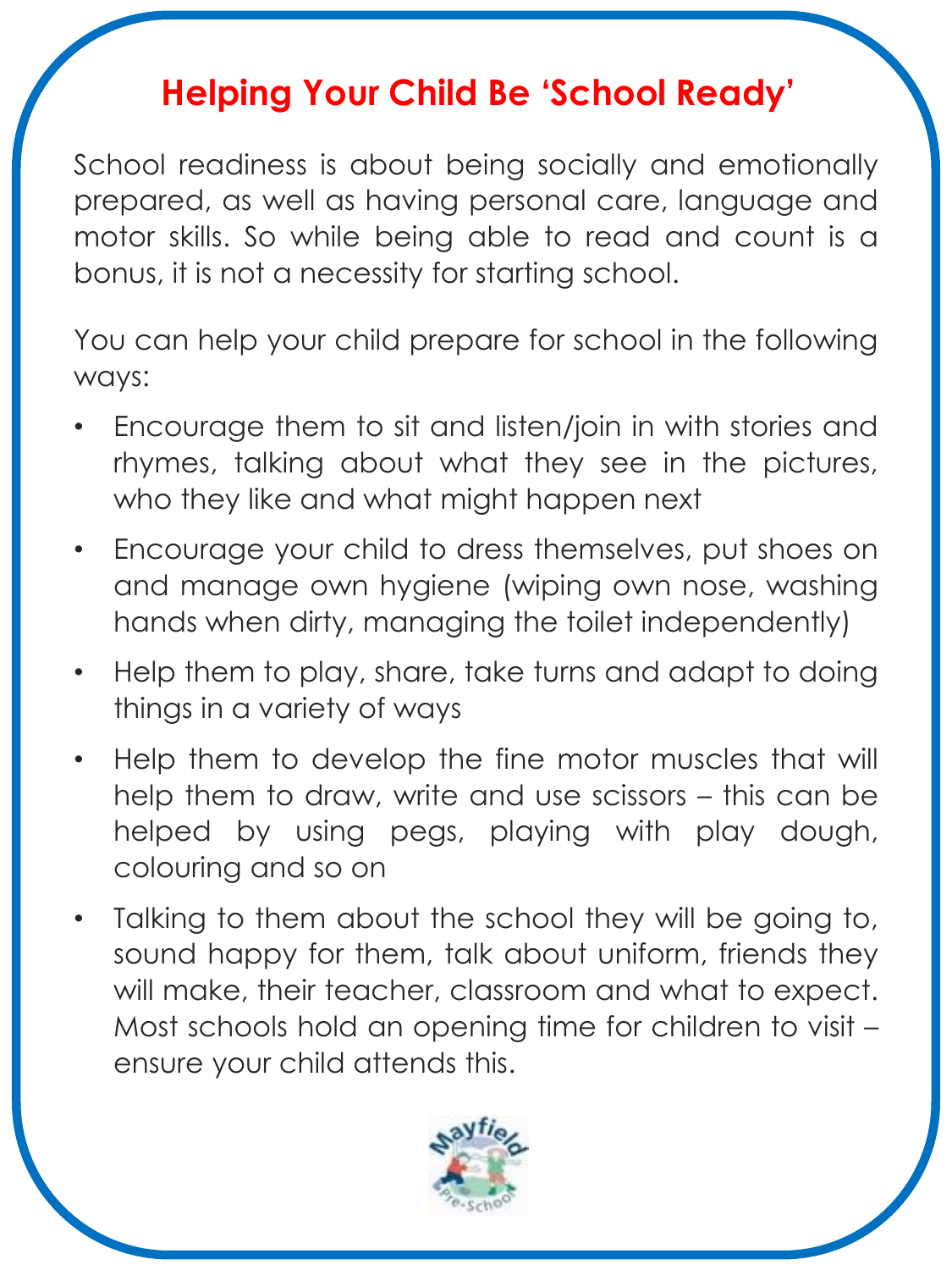# **Helping Your Child Be 'School Ready'**

## **Social & Emotional Skills**

### 'I need to feel comfortable and excited about starting school!'

You Can:

- Let me know that you are excited about me starting school
- Give me a chance to visit my school before I start
- Listen to my thoughts and ideas about school

#### 'I need to know what school will be like'

You Can:

- Teach me to follow directions by giving me simple steps to follow
- Help me to share and play with others, wait my turn, listen and sit still for a story

'I need to feel good about myself and get along with others'

You Can:

- Pay attention to me and listen to my ideas
- Help me feel good about all the things I can do and praise
- Be patient with me, let me develop at my own pace
- Teach me ways to make new friends and encourage me

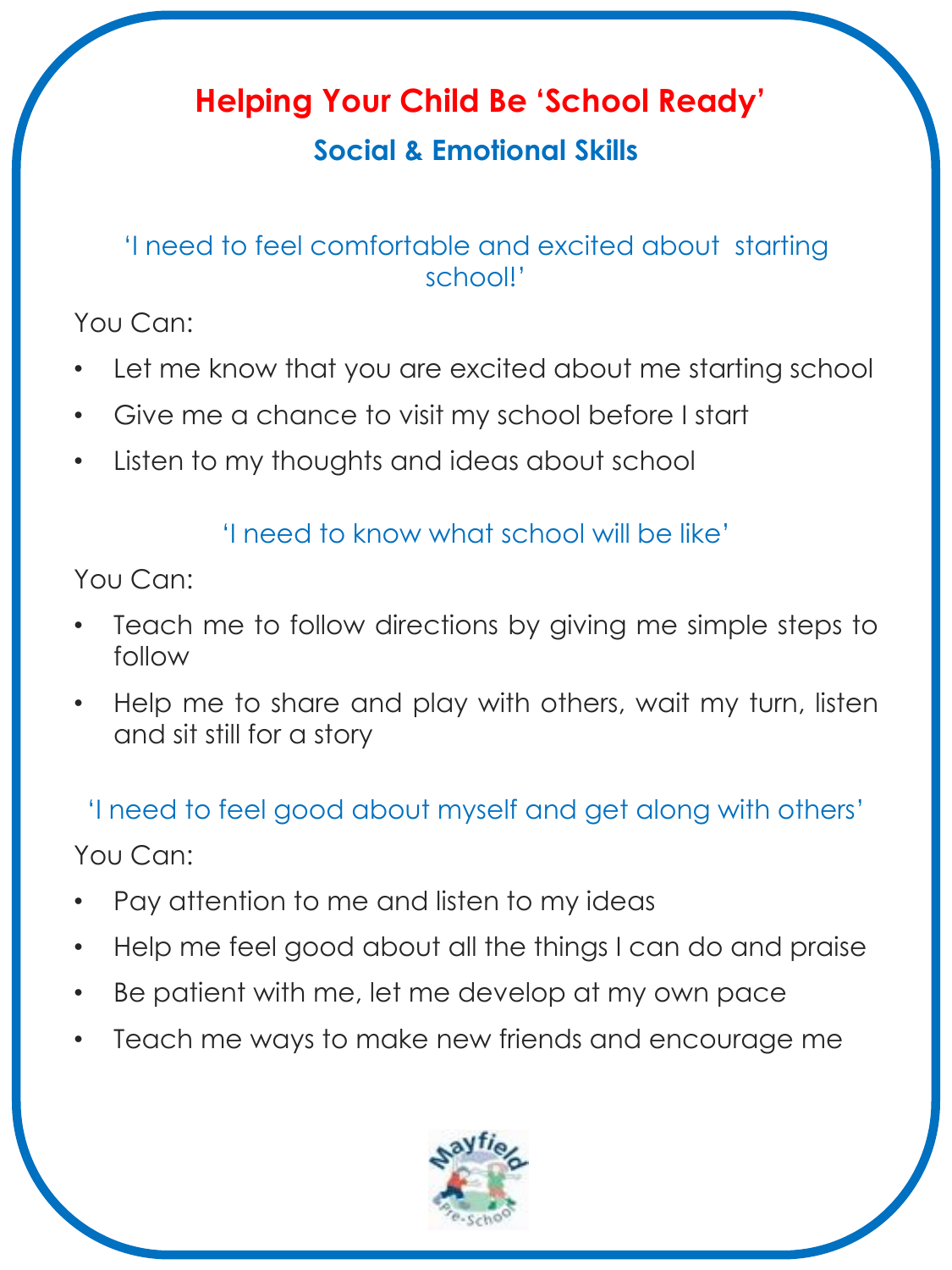# **Helping Your Child Be 'School Ready'**

## **Using Books, Sounds and Words**

'I need to be familiar with books'

You Can:

- Read to me regularly, encourage me to point to the words and the pictures
- Ask me questions about the story  $-$  what can I see in the pictures? What did I like/not like? What might happen next?
- Encourage me to check the book is up the right way and turn the pages carefully

#### 'I will be learning sounds to use'

You Can:

- Encourage me to listen to and identify different sounds in the environment around me
- Get me to copy sounds that I hear
- Help me to identify sounds that I hear at the start of words

### 'I will have words to learn when I get to school'

You Can:

- Help me have a 'print rich environment' join the library, have a variety of books, magazines, papers around
- Encourage me to show you where the words are in my book/magazine
- Play matching games with me they help build my memory skills which will help me when I learn to read!

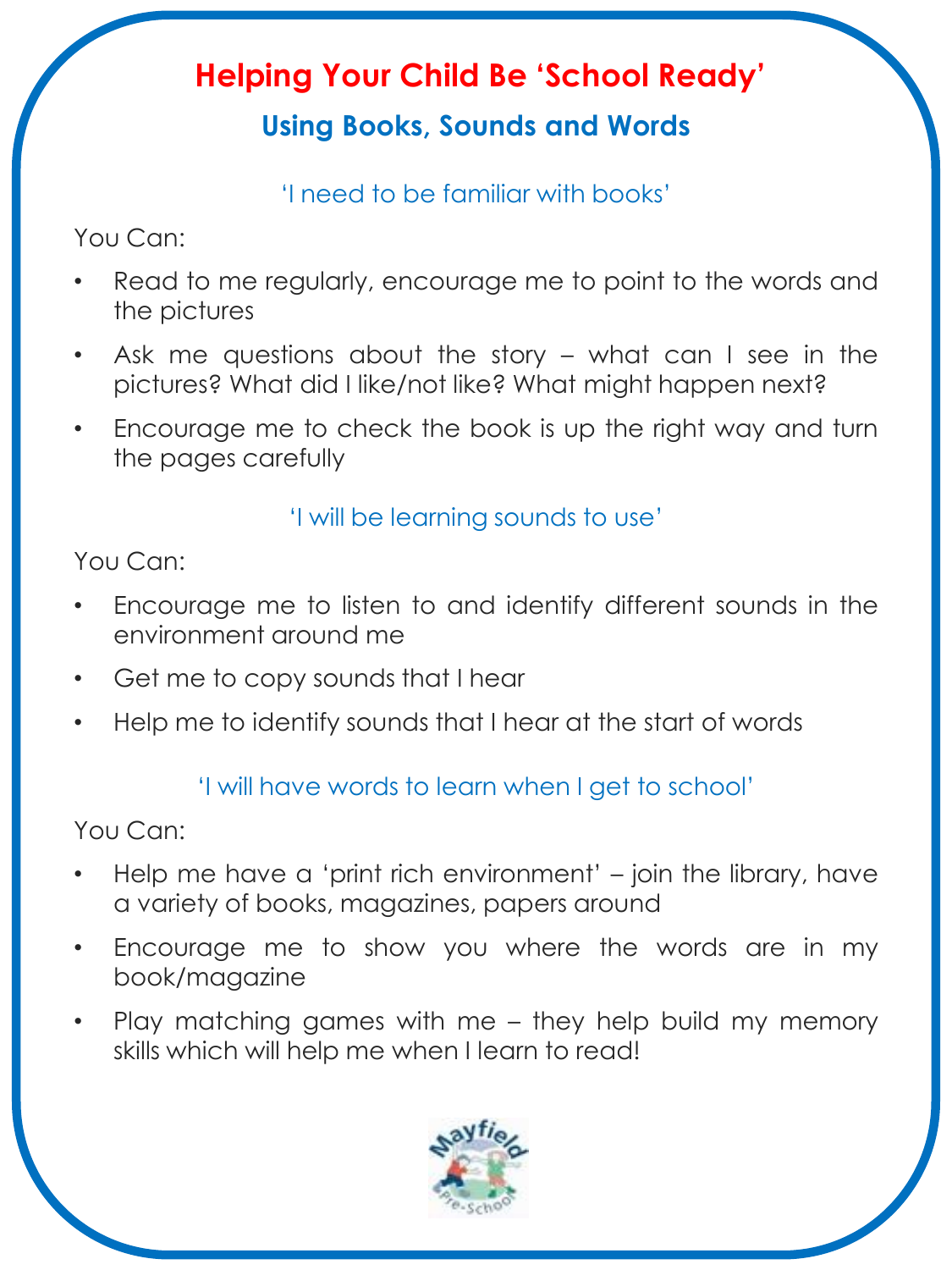# **Helping Your Child Be 'School Ready' Maths**

'I will need to name colours, shapes and sizes'

You Can:

- Encourage me to identify colours of toys, clothing and things around me
- Get me to tell you 'which is big? And which is small?'

### 'I need to learn to count and understand that numbers have a meaning'

You Can:

- Sing number songs and rhymes with me
- Play games when we are out finding numbers on car number plates, houses and in the supermarket
- Count on rote (just counting for counting!), count objects, toys, people

### 'I will need problem solving skills'

You Can:

- Let me set the table
- Get me to match socks together
- Play 'snap', 'pairs' and other matching or memory games